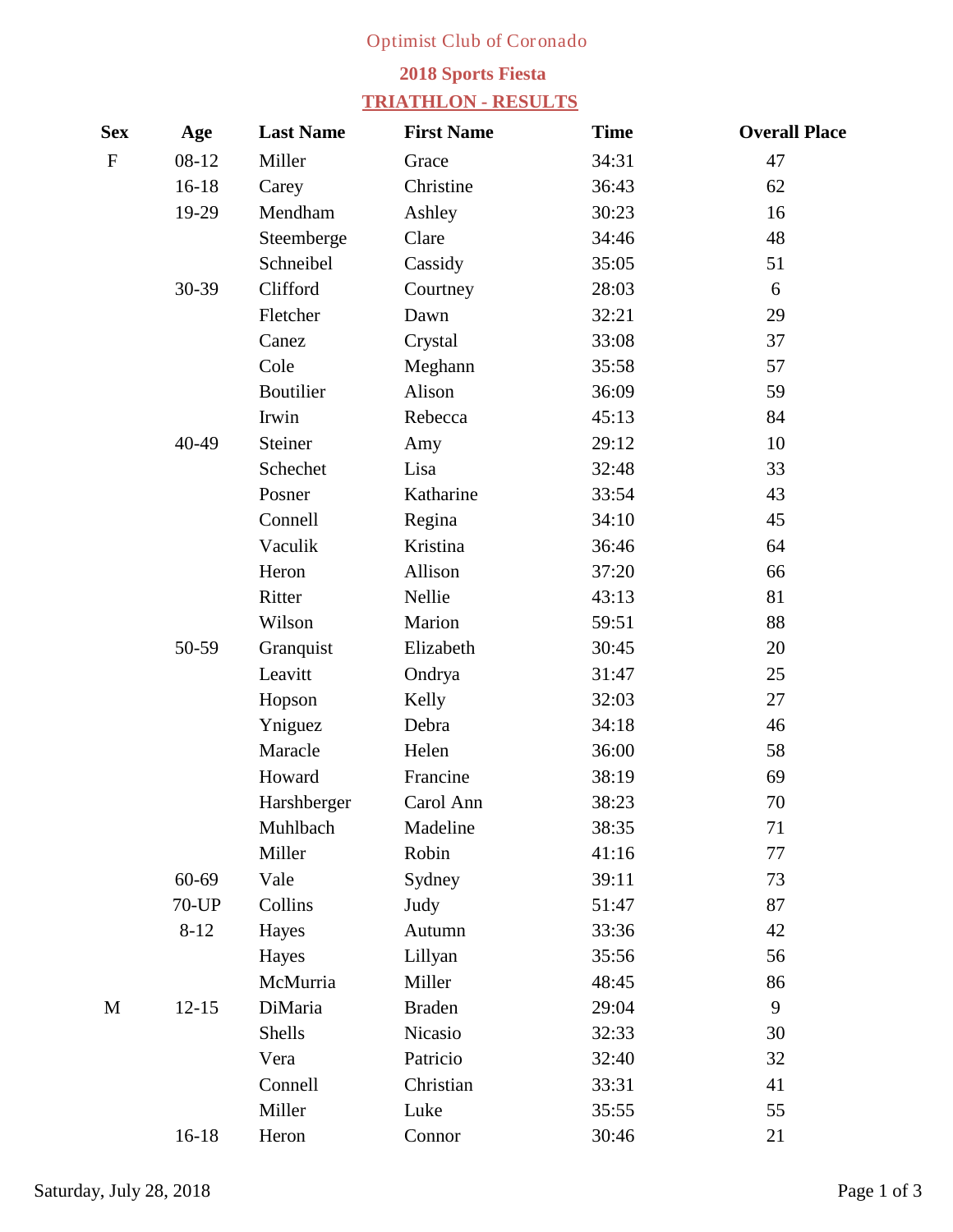| <b>Sex</b>   | Age       | <b>Last Name</b>  | <b>First Name</b> | <b>Time</b> | <b>Overall Place</b>    |
|--------------|-----------|-------------------|-------------------|-------------|-------------------------|
| $\mathbf{M}$ | $16 - 18$ | <b>Miller</b>     | <b>Kyle</b>       | 33:17       | 38                      |
|              |           | <b>Brown</b>      | <b>Max</b>        | 33:17       | 39                      |
|              |           | <b>Agena</b>      | <b>Gehden</b>     | 36:39       | 61                      |
|              | 19-29     | <b>O'Brien</b>    | <b>Sean</b>       | 24:25       | $\boldsymbol{2}$        |
|              |           | <b>Edwards</b>    | <b>William</b>    | 27:14       | 5                       |
|              |           | <b>McColl</b>     | <b>David</b>      | 30:54       | 23                      |
|              |           | Lopez             | Luis              | 31:44       | 24                      |
|              |           | <b>Hines-Ike</b>  | <b>Ian</b>        | 31:58       | 26                      |
|              |           | <b>Hellen</b>     | <b>Dominick</b>   | 32:59       | 34                      |
|              |           | <b>Burton</b>     | <b>Ryan</b>       | 35:03       | 50                      |
|              |           | <b>Dolan</b>      | <b>Timothy</b>    | 43:44       | 82                      |
|              |           | <b>Byrd</b>       | <b>Jacob</b>      | 45:14       | 85                      |
|              | 30-39     | <b>Shoop</b>      | <b>Jonathan</b>   | 24:19       | $\mathbf{1}$            |
|              |           | <b>Steemberge</b> | <b>Brier</b>      | 26:14       | $\overline{\mathbf{4}}$ |
|              |           | <b>Wonders</b>    | <b>Aaron</b>      | 28:21       | $\overline{7}$          |
|              |           | <b>Brinkley</b>   | <b>Corey</b>      | 29:53       | 12                      |
|              |           | Wurzelbacher      | <b>Robert</b>     | 30:25       | 17                      |
|              |           | <b>Donston</b>    | <b>Steve</b>      | 33:02       | 36                      |
|              |           | <b>Welke</b>      | <b>Jason</b>      | 36:45       | 63                      |
|              |           | <b>Mendivil</b>   | Eric              | 37:02       | 65                      |
|              |           | <b>Nimmons</b>    | Rodrigo           | 42:24       | 79                      |
|              | 40-49     | <b>Matney</b>     | <b>Scott</b>      | 28:23       | 8                       |
|              |           | <b>Geller</b>     | <b>Jonathan</b>   | 29:47       | 11                      |
|              |           | Cargill           | <b>Steve</b>      | 30:02       | 13                      |
|              |           | <b>Wilson</b>     | <b>Frank</b>      | 30:30       | 19                      |
|              |           | <b>Sanford</b>    | <b>James</b>      | 32:07       | 28                      |
|              |           | <b>Toews</b>      | Erik              | 35:06       | 52                      |
|              |           | <b>Steiner</b>    | Rob               | 35:48       | 53                      |
|              |           | <b>Carson</b>     | <b>John</b>       | 37:35       | 67                      |
|              |           | <b>Serratos</b>   | <b>Carlos</b>     | 38:40       | 72                      |
|              |           | <b>Nestlerode</b> | <b>Jerry</b>      | 40:06       | 74                      |
|              |           | <b>Toback</b>     | <b>Todd</b>       | 41:04       | 76                      |
|              |           | <b>Cole</b>       | <b>Jeremiah</b>   | 45:08       | 83                      |
|              | 50-59     | <b>Thompson</b>   | Ferris            | 26:12       | $\mathbf{3}$            |
|              |           | <b>Thacher</b>    | <b>Andrew</b>     | 30:23       | 15                      |
|              |           | Hopson            | <b>Glenn</b>      | 30:52       | 22                      |
|              |           | <b>Lennard</b>    | <b>Trevor</b>     | 34:05       | 44                      |
|              |           | <b>Muhlbach</b>   | Kurt              | 34:51       | 49                      |
|              |           | <b>Miller</b>     | <b>Morgan</b>     | 35:49       | 54                      |
|              |           | <b>McMurria</b>   | John              | 42:00       | 78                      |
|              | 60-69     | <b>Howard</b>     | <b>Jeff</b>       | 36:20       | 60                      |
|              |           | Ybarra            | <b>David</b>      | 43:04       | 80                      |